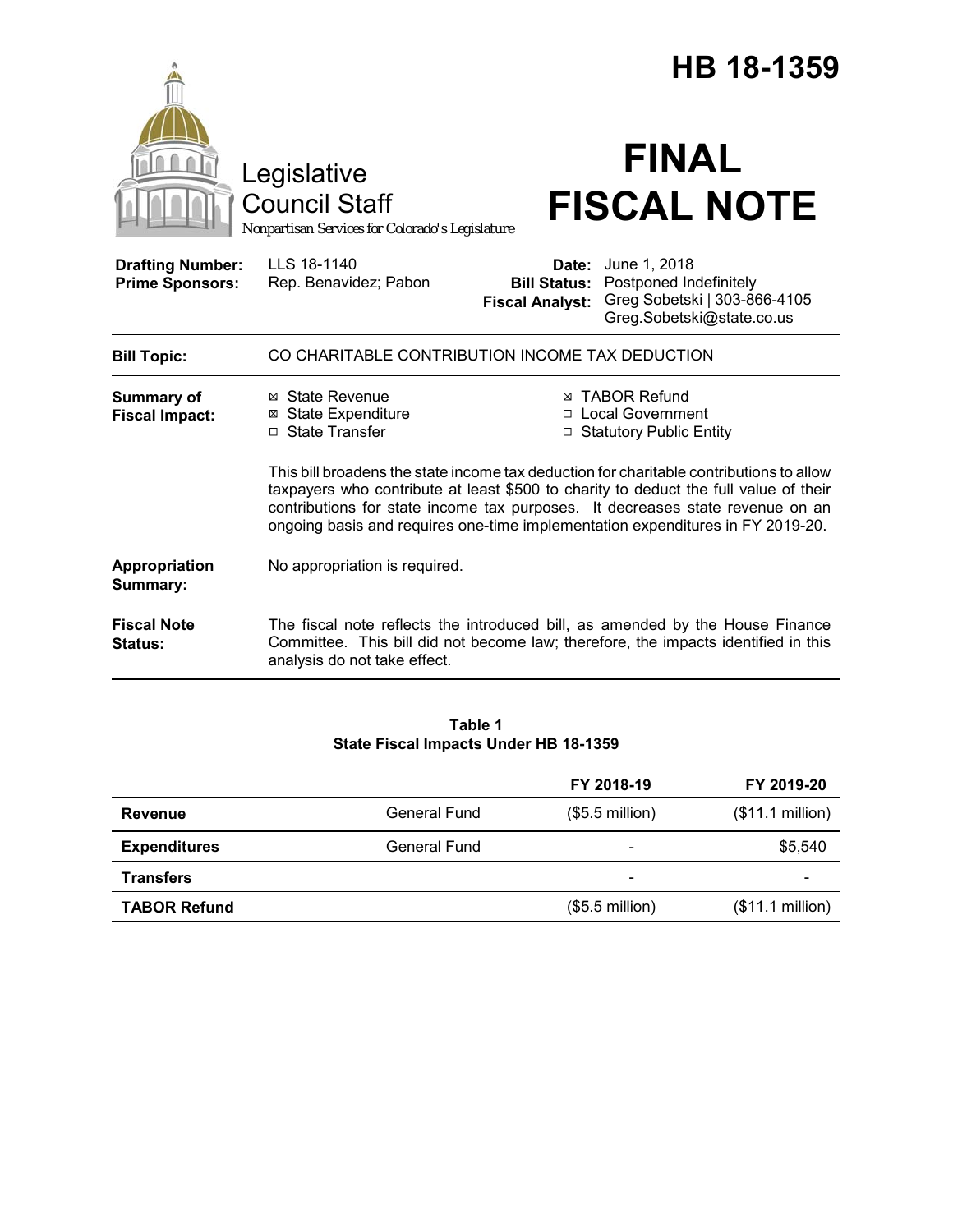June 1, 2018

## **Summary of Legislation**

Under current law, taxpayers who take the standard deduction on their federal tax return are able to claim a state income tax deduction for contributions to qualifying charities that exceed \$500. Beginning in tax year 2019, this bill allows these taxpayers to claim a state income tax deduction on the full value of their contributions, including the first \$500. As under current law, taxpayers who claim the standard deduction and contribute less than \$500 to charity are not allowed a state income tax deduction for their contributions.

The Colorado income tax is based on federal taxable income. Taxpayers who claim itemized deductions on their federal tax return are able to deduct contributions to qualifying charities. These deductions carry through to the state level under current law.

# **Background and Assumptions**

**Current law deduction.** The state deduction for charitable contributions was claimed on 155,704 tax returns for tax year 2015, the most recent year for which data are available. In total, \$243.2 million was deducted from taxable income, representing an average of \$2,062 in charitable contributions per taxpayer taking the deduction, of which \$1,562 was deductible. This population is assumed to grow consistent with the state's population and reach 164,600 taxpayers in 2019.

**Tax Cuts and Jobs Act (TCJA).** President Trump signed the TCJA into law in December 2017. The TCJA expands the federal standard deduction and makes changes to a number of the federal itemized deductions. It is expected to cause certain taxpayers who would otherwise have itemized deductions on their federal tax return to take the standard deduction instead.

Migration of taxpayers who had previously itemized deductions to the federal standard deduction will increase the revenue loss attributable to the state charitable contributions deduction. However, these impacts are assumed to occur as a result of the TCJA regardless of whether this bill is adopted. Therefore, they are not identified as impacts of this bill in this fiscal note.

**Affected populations.** This bill is expected to allow new or expanded state income tax deductions to two groups of taxpayers:

- taxpayers who previously took the federal standard deduction and claimed the current law charitable contributions deduction because they donated more than \$500 to charity; and
- taxpayers who previously itemized deductions of at least \$500 for charitable contributions but who are expected to take the federal standard deduction and the state income tax deduction beginning in 2018 under current law as a result to changes in federal tax policy under the TCJA.

These two populations are summarized in Table 2. Population estimates were based on actual taxpayer data for tax year 2015 and are increased by actual and forecast Colorado population growth.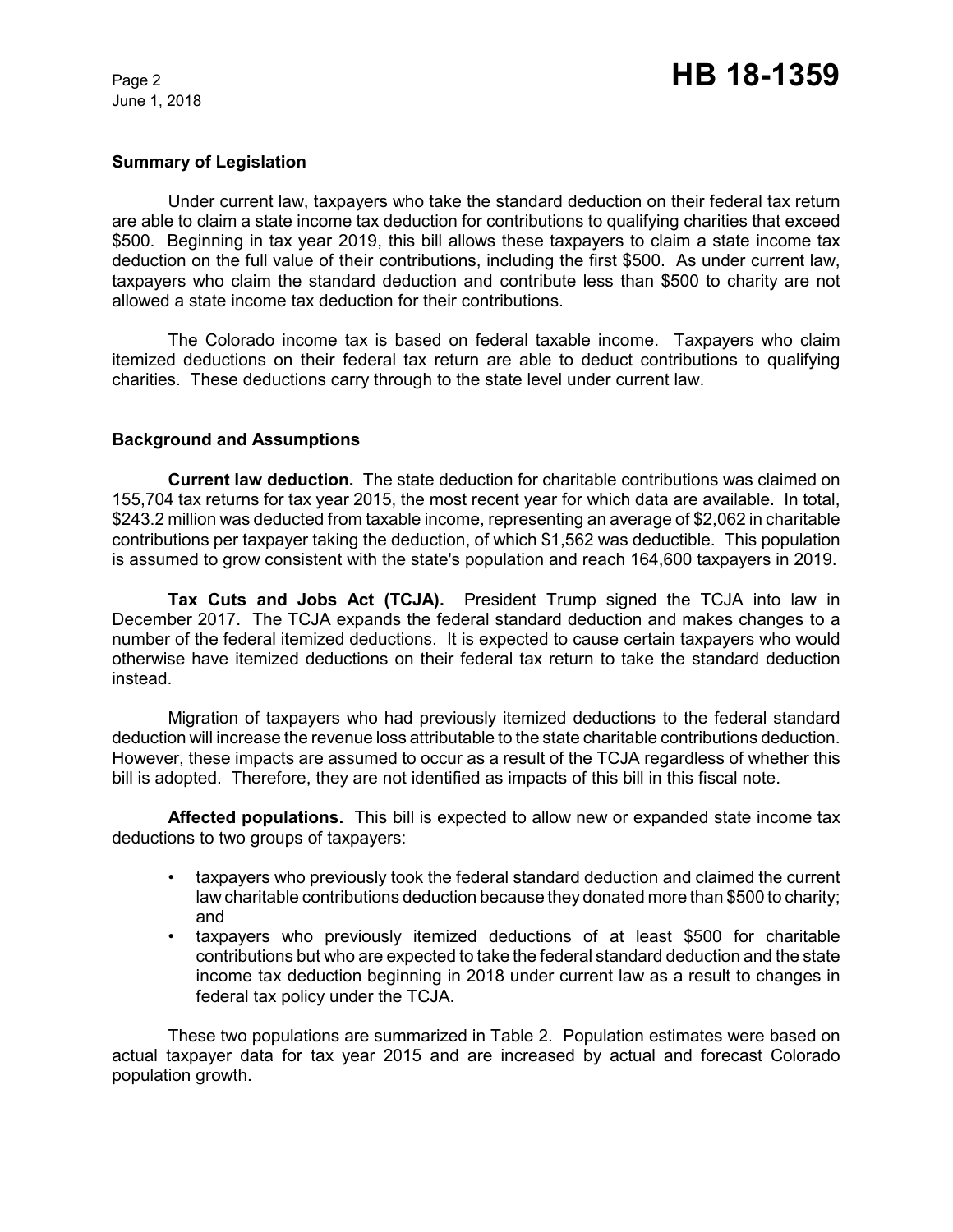|                                                                                                                                 | Number of<br><b>Taxpayers</b> | Average<br><b>Deduction</b> | Average<br><b>Tax Impact</b> | Total<br><b>Tax Impact</b> |
|---------------------------------------------------------------------------------------------------------------------------------|-------------------------------|-----------------------------|------------------------------|----------------------------|
| Took standard deduction and claimed state<br>charitable contribution deduction before TCJA                                      | 164.600                       | \$500                       | \$23.15                      | $($3.8$ million $)$        |
| Had previously itemized; expected to take<br>standard deduction and claim state charitable<br>contribution deduction under TCJA | 311.300                       | \$500                       | \$23.15                      | (\$7.2 million)            |
| Total                                                                                                                           | 475.900                       | \$500                       | \$23.15                      | (\$11.0 million)           |

## **Table 2 2019 Taxpayer Impacts Under HB 18-1359**\*

*\* Table captures only taxpayer impacts attributable to HB 18-1359; the full amount of deductions is not presented. Impacts presented on a tax year basis; Table 1 presents tax year impacts accrued to the appropriate fiscal years.*

The taxpayers who will claim the broadened state income tax deduction in this bill are assumed to claim the deduction under current law and the TCJA. Therefore, the bill is not expected to increase the volume of state tax forms remitted to the Department of Revenue (DOR).

# **State Revenue**

This bill is expected to reduce General Fund income tax revenue by \$5.5 million in FY 2018-19 and \$11.1 million in FY 2019-20 and subsequent fiscal years. The amount for FY 2018-19 represents a half-year impact for tax year 2019. Details regarding taxpayer populations and tax impacts are presented in the Background and Assumptions section of this fiscal note.

# **TABOR Refund**

This bill reduces state revenue from income taxes, which will reduce the amount of money required to be refunded under TABOR by \$5.5 million for FY 2018-19 and \$11.1 million in FY 2019-20. Since the bill reduces General Fund revenue and the refund obligation by equal amounts, there is no net impact on the amount of money available in the General Fund for the budget. However, the bill will reduce money for the General Fund budget in the future during years when the state does not collect revenue above the TABOR limit. State revenue subject to TABOR is not estimated for years beyond FY 2019-20.

# **State Expenditures**

This bill is expected to require one-time General Fund expenditures of \$5,540 in FY 2019-20 only. State expenditures are summarized in Table 3 and described below. The bill is not expected to generate new expenditures for taxpayer service costs because the population of taxpayers able to access the income tax deduction is not expected to change.